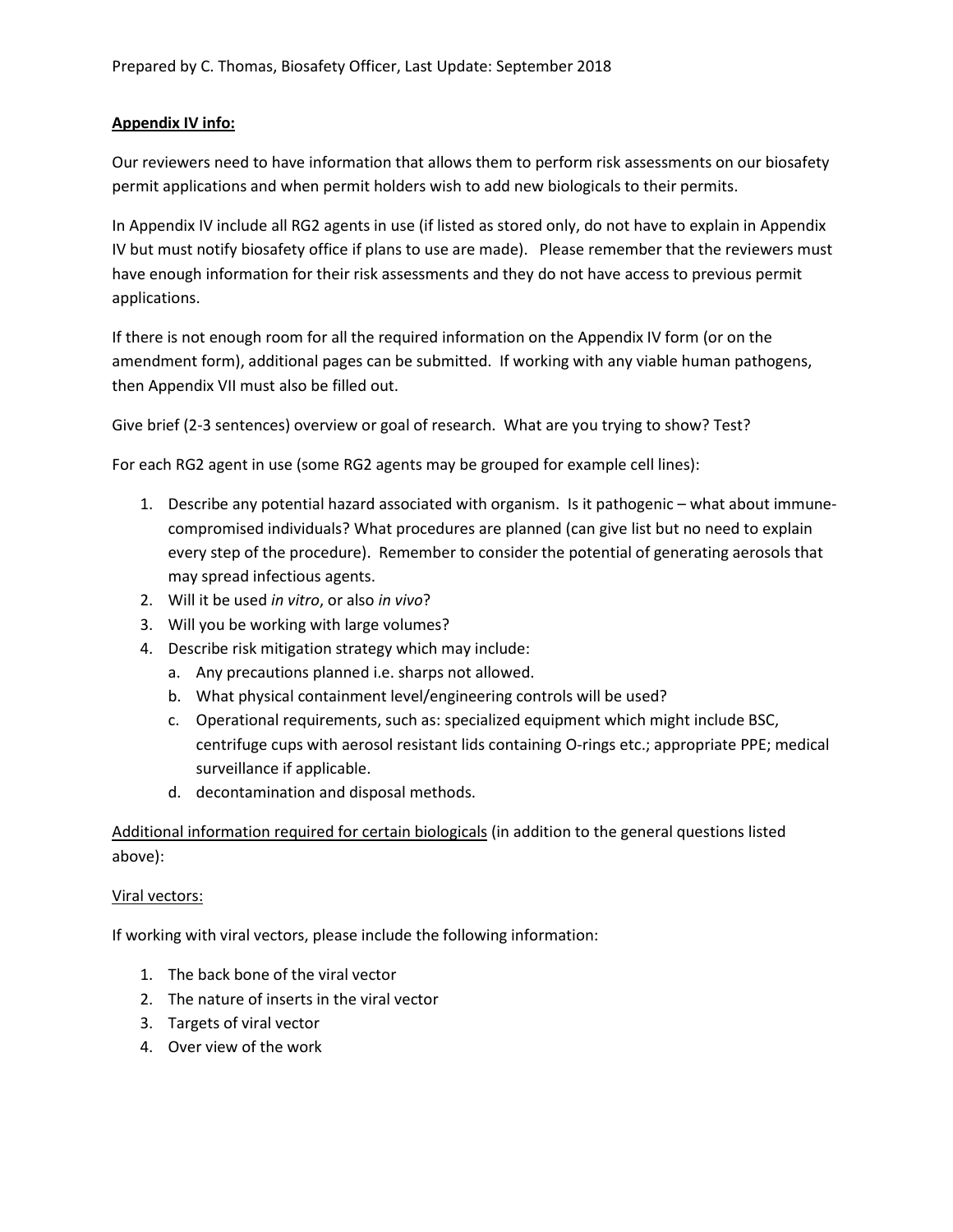### Human tissues, fluids, primary cells:

- 1. Source of samples: describe the population that the samples are from and any associated risks. Is the population generally healthy? Was the population screened? Is the population known to have pathogens for example are they all positive for HIV?
- 2. Have the samples been screened? For what pathogens? If screened include certification of screening with permit application.
- 3. What volume will be handled? Risk increases with large volumes.
- 4. Training have all your people working with human samples taken the Blood borne Pathogen course (EHS 603)?
- 5. Medical surveillance include any medical clearance certificates or indicate whether appropriate medical surveillance has been obtained.

### Toxins:

Fill out section below K-II labelled toxins, include quantity in mg,

In Appendix IV:

- 1. Briefly describe what you will use the toxin for.
- 2. Describe deactivation and disposal procedures.

#### Crispr/Cas9 systems:

Crispr systems are not currently being tracked in our biosafety permits but due to possible regulatory implications we are asking researchers that are or are planning to use Crispr/Cas9 to send us answers to the following questions:

- 1. Target genes? Germ lines or somatic cells?
- 2. Nature of insert
- 3. Vector?
- 4. Is the guide RNA and the Crispr together or separate?
- 5. Is the system dead ended or continuous?

If you are not yet working with Crispr/Cas9 systems, but decide to during the duration of your permit, please send an email to the Biosafety office informing us of the proposed work and answering the above questions.

### **Note: re listing of HPTA exempt cell lines in Permit Renewals and Permit Amendments (Section K-II in renewals):**

You do not need to list all of modified/derivative cell lines if you have the parent cell line on your permit unless you have introduced something that is regulated by CFIA (as an ex. a potential animal pathogen, zoonotic pathogen or part thereof) or has the potential to alter the pathogenicity of the parent cell line in any way (as an ex. introduced a toxin, alter tropism etc.).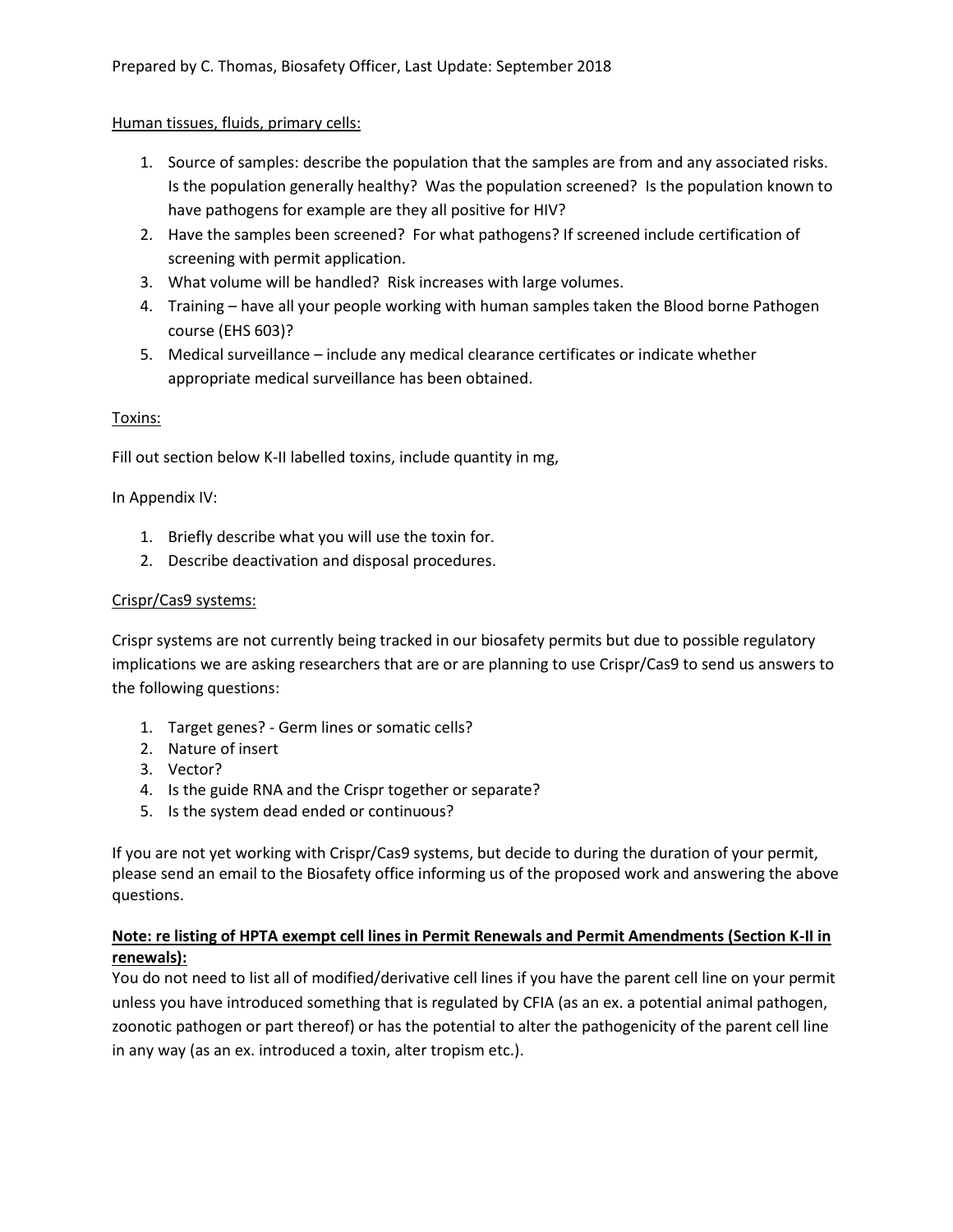

# **Waste Procedures and Information for Bio Labs**

# Purpose and Introduction

- Note this document does not cover chemical or radioactive waste (see EPS website for more details)
- These procedures should be incorporated into your lab's standard operating procedures (SOPs) (general tissue culture, viral vector surgery, etc)
- All personnel must be trained on your lab's waste procedures and show proficiency in your lab's waste procedures
	- o This training must be documented and kept for 5 years after the personnel have left the lab

# Key Contacts and Resources

## **Environmental Protection Services | EPS**

- Website*:* <https://ehs.utoronto.ca/our-services/environmental-protection-services/>
- Manual: [https://ehs.utoronto.ca/laboratory-hazardous-waste-management-and-disposal-manual/biological](https://ehs.utoronto.ca/laboratory-hazardous-waste-management-and-disposal-manual/biological-waste-disposal/)[waste-disposal/](https://ehs.utoronto.ca/laboratory-hazardous-waste-management-and-disposal-manual/biological-waste-disposal/)
- Manger*:* Rob Provost 416-978-7000 | [rob.provost@utoronto.ca](mailto:rob.provost@utoronto.ca)
	- o Contact the manager if you have any questions on hazardous material disposal/waste
- Environmental Protection Technicians (EPTs*):* 416-946-3473 [| hazwaste.ehs@utoronto.ca](mailto:hazwaste.ehs@utoronto.ca)
	- o Contact the EPTs to set up a pickup service or request chemical/biological waste buckets

## **Training on Hazardous Waste Management at U of T**

- A short, optional, online course (EHS803) is available for U of T personnel
- <https://ehs.utoronto.ca/our-services/environmental-protection-services/eps-training-presentations/>

## **Pathogen Safety Data Sheets**

• [https://www.canada.ca/en/public-health/services/laboratory-biosafety-biosecurity/pathogen-safety-data](https://www.canada.ca/en/public-health/services/laboratory-biosafety-biosecurity/pathogen-safety-data-sheets-risk-assessment.html)[sheets-risk-assessment.html](https://www.canada.ca/en/public-health/services/laboratory-biosafety-biosecurity/pathogen-safety-data-sheets-risk-assessment.html)

# Bleach Quick Facts

- The active ingredient in bleach is sodium hypochlorite
- Bleach stocks come in different concentrations of sodium hypochlorite (e.g., 3-12%)
- Lab members MUST know the concentration in their stock to be able to calculate the final dilution of sodium hypochlorite
- Lab SOPs should state the final dilution of sodium hypochlorite required for disinfection NOT the % of bleach (since bleach stocks are variable)
	- $\circ$  EXAMPLE  $\rightarrow$  If your bleach stock is 6% and you need a 1% sodium hypochlorite solution (dilution often used for spills), then add 100 mL of your 6% bleach stock to 500 mL of liquid
- Diluted bleach breaks down very quickly and must be remade fresh every 24 hours

## **Safety Precautions**

- Bleach is very corrosive
	- o If using a sodium hypochlorite solution of 0.5% or higher, then rinse the surface after the required contact time
- Bleach must never be autoclaved  $\rightarrow$  it can cause hazardous chlorine gas to be released!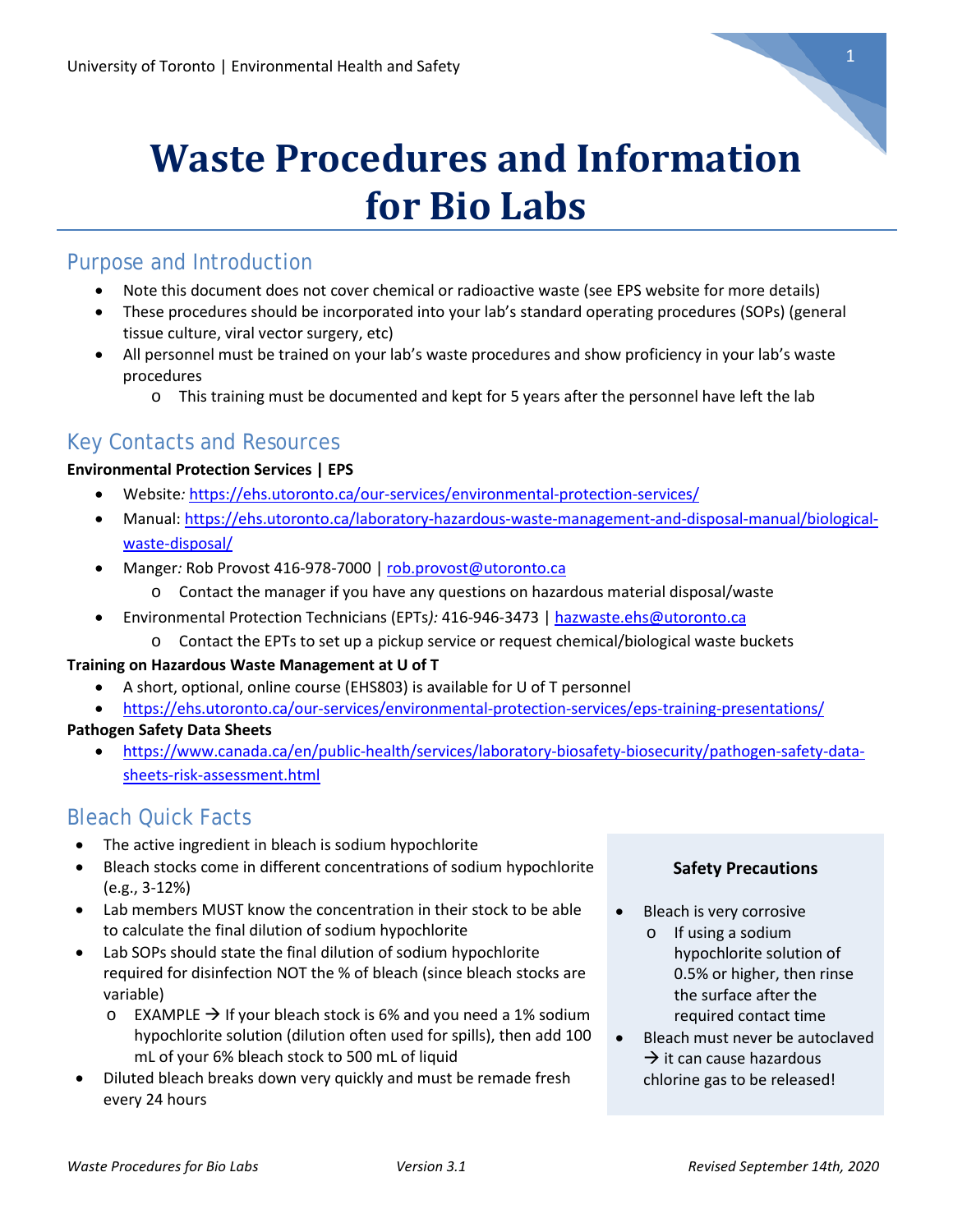# Waste Disposal Guidelines

**Note: the procedures outlined below may need to be modified, for example, if biological waste is also contaminated with chemicals or radioisotopes.**

|            | <b>Risk Group 1</b><br>Waste                                     | Liquid<br>Pour bleach stock into the solution so that the final concentration is 1%<br>sodium hypochlorite, let sit for 30 minutes, then pour down the sink<br>You can use a different disinfectant and contact time as long as you<br>$\bullet$<br>validate the efficacy of this procedure (it decontaminates your bioagent)<br>Or autoclave at 121°C for at least 20 minutes and once cooled dispose by<br>pouring down sink. Do not autoclave bleach<br><b>Solid</b><br>Autoclave at 121°C in autoclave bags without the biohazard symbol for at<br>$\bullet$<br>least 20 minutes and then dispose in regular garbage or as directed by EPS<br>Note that bags with the international biohazard symbol can NOT be<br>$\bullet$<br>disposed of in the regular garbage. You must use bags without the symbol                                                                                                                                       |
|------------|------------------------------------------------------------------|----------------------------------------------------------------------------------------------------------------------------------------------------------------------------------------------------------------------------------------------------------------------------------------------------------------------------------------------------------------------------------------------------------------------------------------------------------------------------------------------------------------------------------------------------------------------------------------------------------------------------------------------------------------------------------------------------------------------------------------------------------------------------------------------------------------------------------------------------------------------------------------------------------------------------------------------------|
|            | <b>Risk Group 2</b><br>Waste                                     | Liquid<br>Pour bleach stock into the solution so that the final concentration is 1%<br>sodium hypochlorite, let sit for 30 minutes, then pour down the sink<br>You can use a different disinfectant and contact time as long as you<br>validate the efficacy of this procedure (it decontaminates your bioagent)<br>Appropriate decontamination procedures can be obtained from product<br>information sheets, Pathogen Safety Data Sheets (PSDS), etc<br>Ensure that the appropriate contact time and dilution of the active<br>$\bullet$<br>ingredient (e.g., sodium hypochlorite in bleach) is used to completely<br>decontaminate liquid waste<br>Solid<br>Place waste in yellow biohazard bags/lined buckets provided by EPS                                                                                                                                                                                                                  |
| <b>GFP</b> | <b>Viral Vectors</b><br>and<br>Aerosolisable<br><b>Bioagents</b> | There could be delayed complications with exposure to these agents so<br>$\bullet$<br>they require more stringent waste procedures<br>All contaminated material must be fully decontaminated inside the<br>biosafety cabinet (BSC)<br>Includes: pipette tips, tubes, flasks, plates, solutions, etc<br>$\bullet$<br>Use the appropriate disinfectant and contact time for your bioagent<br>E.g., sodium hypochlorite, accelerated hydrogen peroxide, etc<br>$\circ$<br><b>Solid</b><br>Contact time with the disinfectant needs to be min 30 minutes<br>$\circ$<br>Then pour off the disinfectant into the sink<br>$\circ$<br>The remaining solid waste goes into the yellow biohazard<br>$\circ$<br>bags/buckets supplied by EPS<br><b>Liquid</b> $\rightarrow$ follow the same procedures as liquid Risk Group 2 waste<br>Check the PSDS, product sheet, or consult your HSO if you are unsure<br>which disinfectant to use and the contact time |